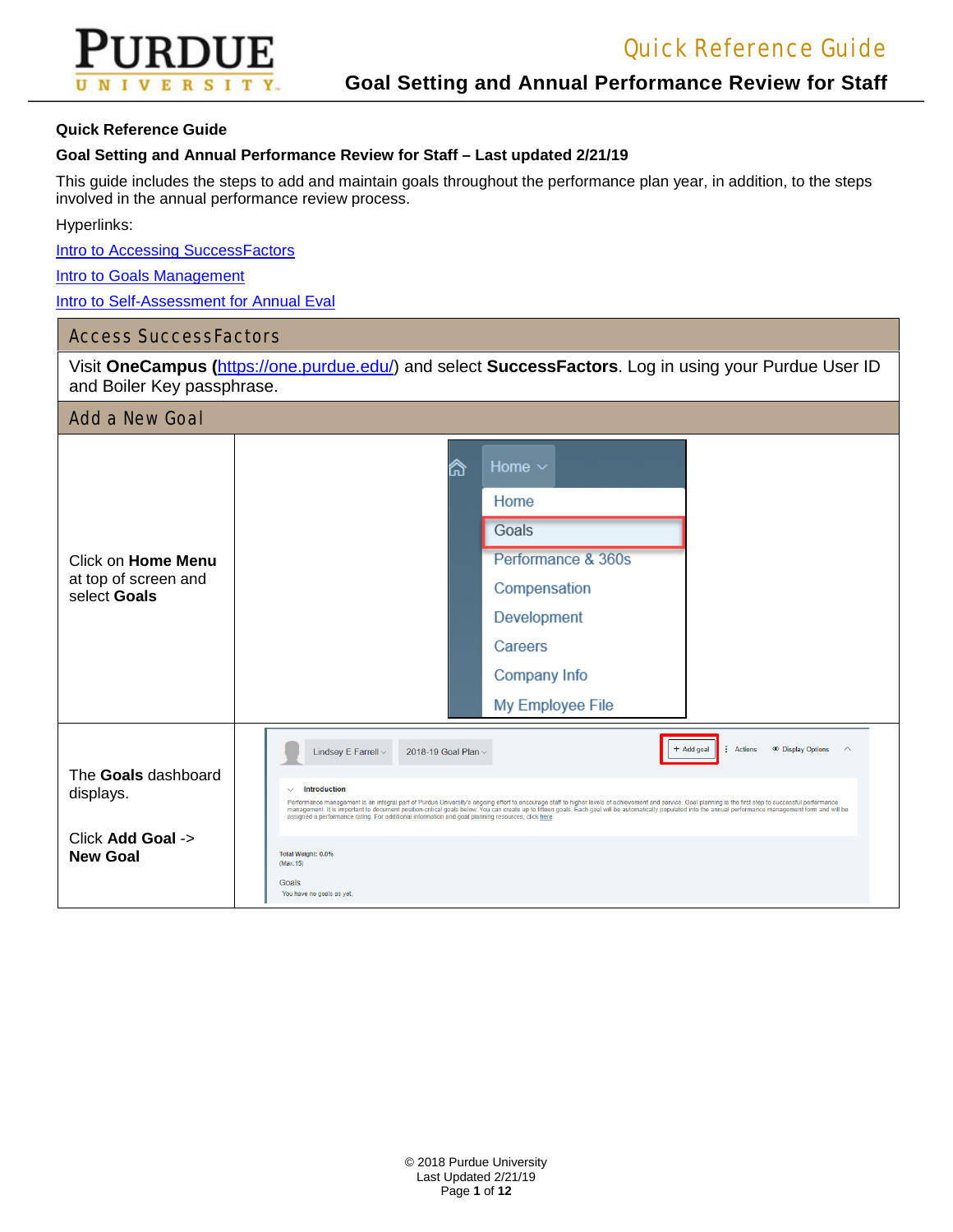

|                                                                                                                                                                                        | Add Goal - Microsoft Edge                                                                           | $\Box$<br>$\times$ |  |
|----------------------------------------------------------------------------------------------------------------------------------------------------------------------------------------|-----------------------------------------------------------------------------------------------------|--------------------|--|
| There are two options                                                                                                                                                                  | https://performancemanager8.successfactors.com/tgmEdit?t=4&u=90023044&editComp=true&&_s.crb=eAlkzK2 |                    |  |
| for adding a new goal.                                                                                                                                                                 | Create a New Goal                                                                                   |                    |  |
|                                                                                                                                                                                        | Choose what type of goal to add.                                                                    |                    |  |
| Option 1 – Click<br><b>Blank Goal.</b>                                                                                                                                                 | <b>Blank Goa</b><br>Add a blank goal template                                                       |                    |  |
| Option 2 – Click<br>Sample Goal.                                                                                                                                                       | Sample Goal<br>Select from sample goals and metrics                                                 |                    |  |
| The next two sections<br>cover the steps for<br>each option starting<br>with a Sample Goal.<br>This will help provide<br>an understanding of<br>the different<br>components of a goal. |                                                                                                     |                    |  |
|                                                                                                                                                                                        |                                                                                                     | Cancel             |  |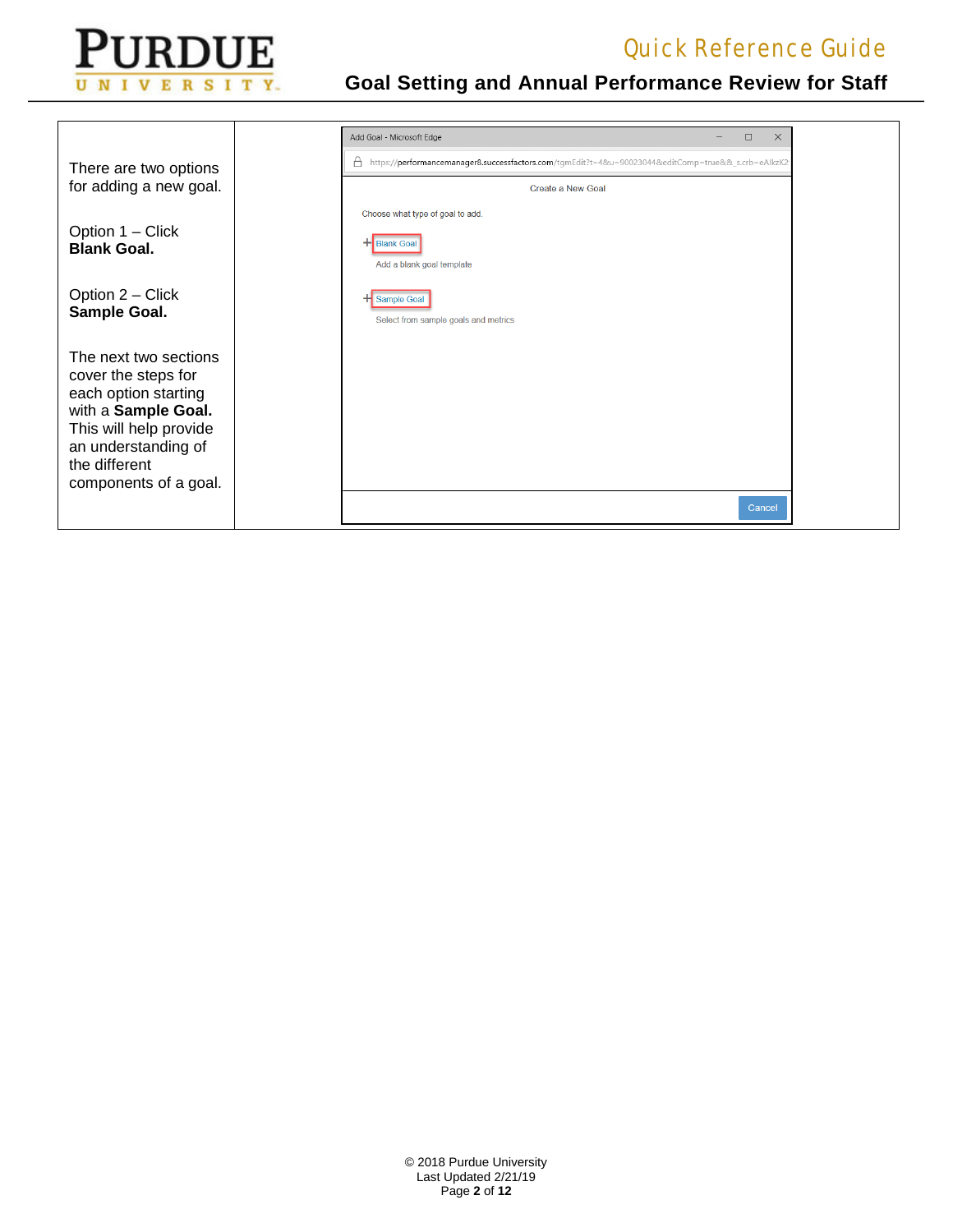

| <b>Add a Sample Goal</b>                                                                                                                                                                         |                                                                                                                                                                                                                                                                                                                                                   |  |
|--------------------------------------------------------------------------------------------------------------------------------------------------------------------------------------------------|---------------------------------------------------------------------------------------------------------------------------------------------------------------------------------------------------------------------------------------------------------------------------------------------------------------------------------------------------|--|
| Click the arrow $(>)$ to the left<br>of one of the four Purdue<br>overarching metric and<br>measurement categories to<br>view sample goals and<br>metrics.                                       | Select Goal from the Library<br>Select goal to add from the library. Click the icon to expand categories. You will<br>be able to modify the goal in the next step.<br>> Effectiveness and Efficiency Measures<br>> Professional Development<br>> Quality and Quantity Measures<br>> Time Measures<br><b>Add Selected</b><br>Cancel<br><b>Back</b> |  |
| Select one or more goals<br>categories.<br>In this example, we've select<br><b>Effectiveness and</b><br><b>Efficiency Measures.</b><br>Click the right facing arrow ><br>to expand the category. | Select Goal from the Library<br>Select goal to add from the library. Click the icon to expand categories. You will<br>be able to modify the goal in the next step.<br>> Effectiveness and Efficiency Measures<br>> Professional Development<br>> Quality and Quantity Measures<br>> Time Measures                                                 |  |
|                                                                                                                                                                                                  | <b>Add Selected</b><br>Cancel<br>Back                                                                                                                                                                                                                                                                                                             |  |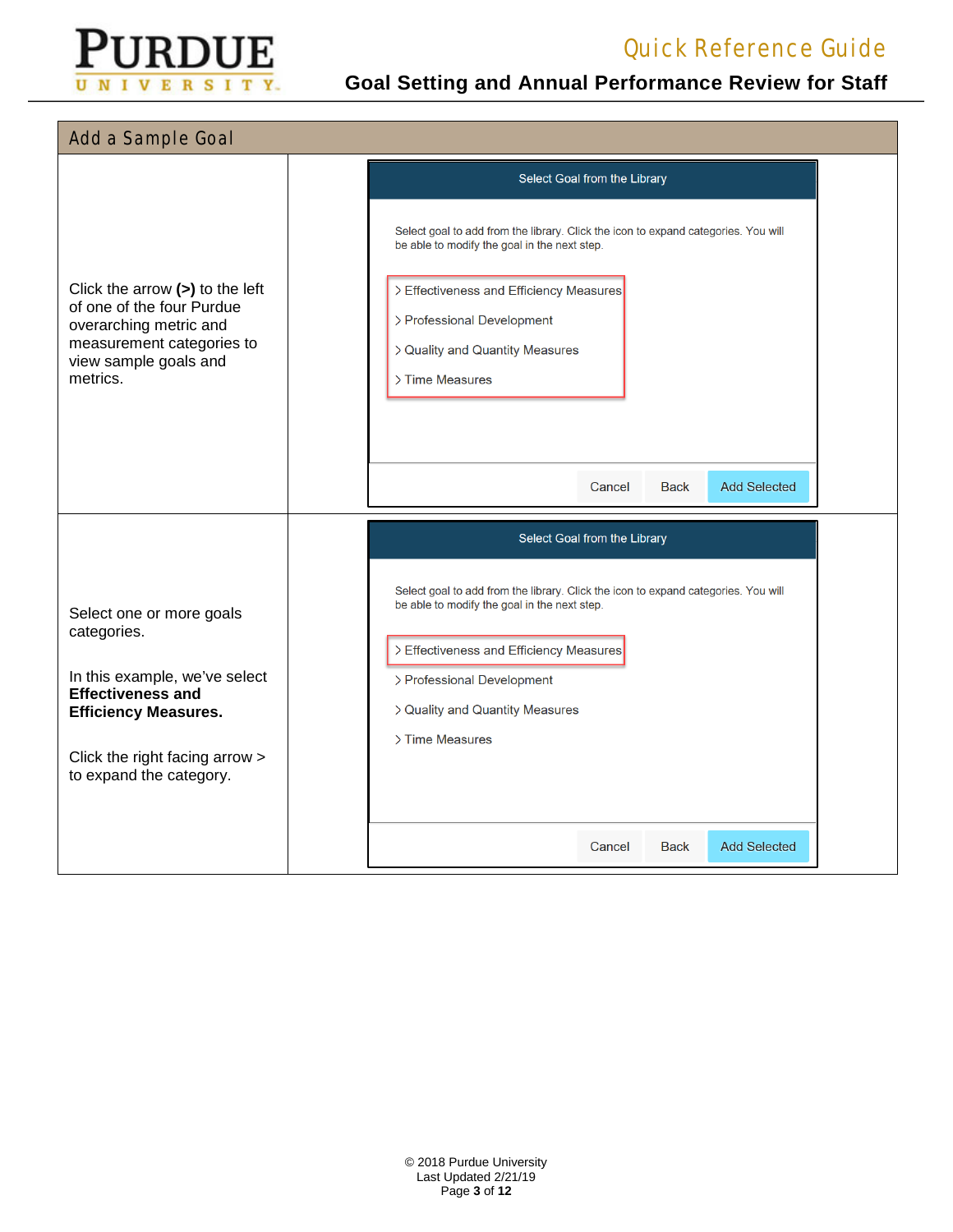

|                                                                                                                                                                                                                                                                                                                                | Select Goal from the Library                                                                                                                                                                                                                                                                                                                                                                                                                         |
|--------------------------------------------------------------------------------------------------------------------------------------------------------------------------------------------------------------------------------------------------------------------------------------------------------------------------------|------------------------------------------------------------------------------------------------------------------------------------------------------------------------------------------------------------------------------------------------------------------------------------------------------------------------------------------------------------------------------------------------------------------------------------------------------|
|                                                                                                                                                                                                                                                                                                                                | Select goal to add from the library. Click the icon to expand categories. You will<br>be able to modify the goal in the next step.                                                                                                                                                                                                                                                                                                                   |
| Select the individual goal of<br><b>Project Completion within</b><br>Budget.<br><b>Click Add Selected.</b>                                                                                                                                                                                                                     | <b>Compliance Rate</b><br>compliance rate<br>$\Box$<br><b>Cost Reduction</b><br>\$ reduction in costs<br><b>Customer Satisfaction Score</b><br>Customer satisfaction score<br>Decrease Average Cost<br>% decrease in cost per<br><b>Error Rate Reduction</b><br>error rate<br><b>E</b> Project Completion within Budget<br>% of projects completed<br>within budget<br>$\Box$ Rate Reduction<br>rate<br><b>Add Selected</b><br>Cancel<br><b>Back</b> |
| The new goal is auto-<br>populated with the Goal<br>Name (required),<br>Description, and Metric.                                                                                                                                                                                                                               |                                                                                                                                                                                                                                                                                                                                                                                                                                                      |
| Visibility defaults to Private.<br>This means that the goal is<br>only visible to the employee,<br>their supervisor, and any<br>supervisors up the line of<br>supervision.<br>Public goals are visible the<br>employee, their peers, their<br>supervisor, and any other<br>individuals up and down the<br>line of supervision. | <b>Add Goal</b><br>Edit your goal below.<br>Fields marked with " are required.<br>Visibility:<br>spell check legal scan<br>Goal Name":<br>Project Completion within Budget<br>spell check legal scan.<br>Description:<br>Complete 100% of projects within budget for (time frame)<br>spell check legal scan.<br>Motric:<br>% of __ projects completed within budget                                                                                  |
| Edit the sample goal defaults<br>to meet your needs and those<br>of your unit.<br>Spell check and legal scan<br>are available.                                                                                                                                                                                                 | Back<br>Save Changes<br>Cancel                                                                                                                                                                                                                                                                                                                                                                                                                       |
| Scroll down to enter the<br>percentage of Weight<br>(required) this goal carries<br>toward the total weight of<br>100% for all goals established<br>for the performance plan<br>year.<br>(Note: Weighting for all goals<br>must equal 100% at the time<br>of the annual performance<br>review.)                                | * Weight:<br>20.0<br>$\%$                                                                                                                                                                                                                                                                                                                                                                                                                            |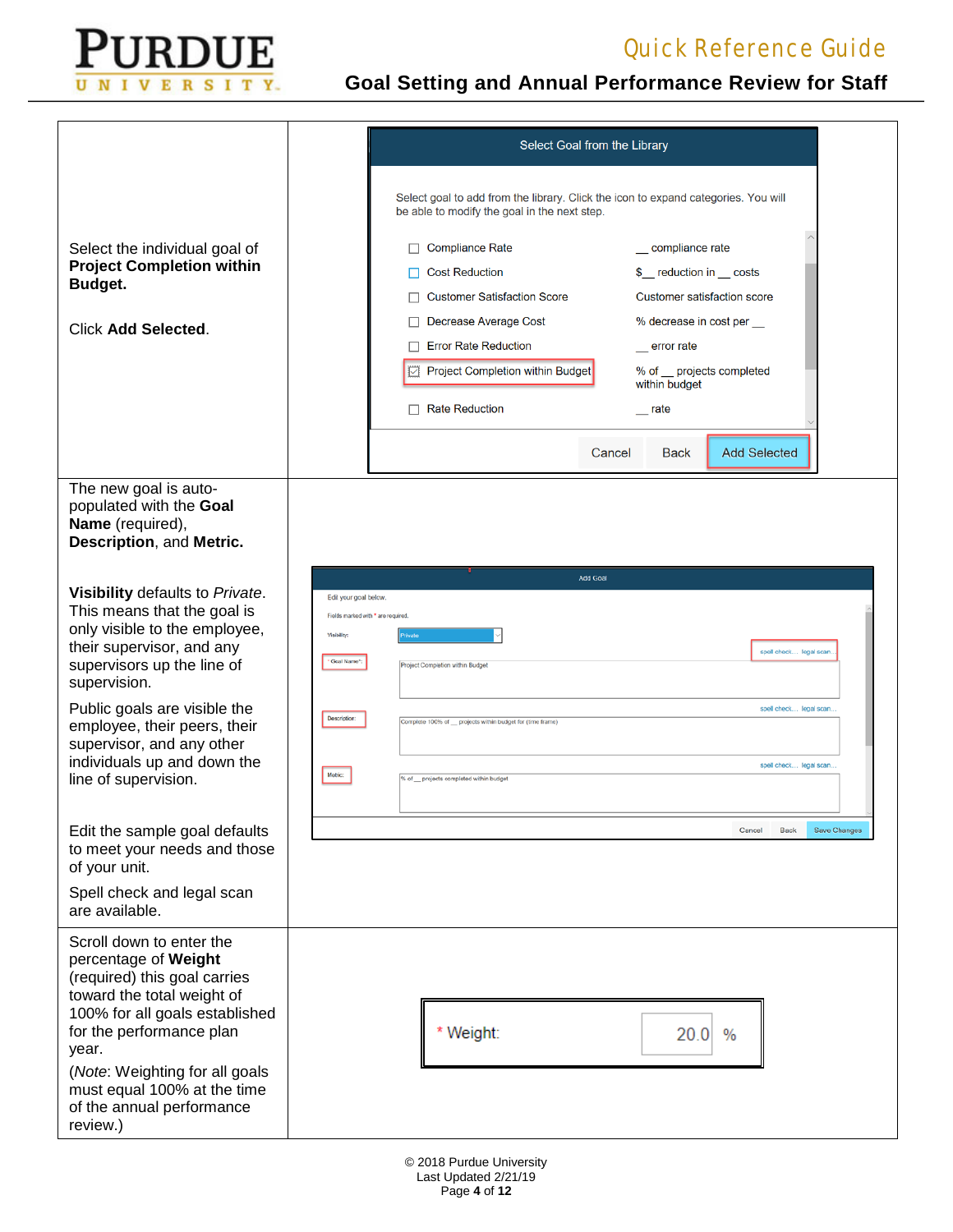

| Scroll down to enter the Start<br>Date (required) and End Date<br>(required). | * Start Date: |                        | 01/01/2018                                                                             |
|-------------------------------------------------------------------------------|---------------|------------------------|----------------------------------------------------------------------------------------|
|                                                                               | * Due Date:   |                        | 12/31/2018                                                                             |
| Continue to scroll down to<br>enter the % Complete and<br>Status.             |               | % Complete:<br>Status: | $0.0\%$<br><b>Not Started</b><br>Not Started<br>On Track<br><b>Behind</b><br>Completed |
| <b>Click Save Changes.</b>                                                    |               |                        | <b>Save Changes</b>                                                                    |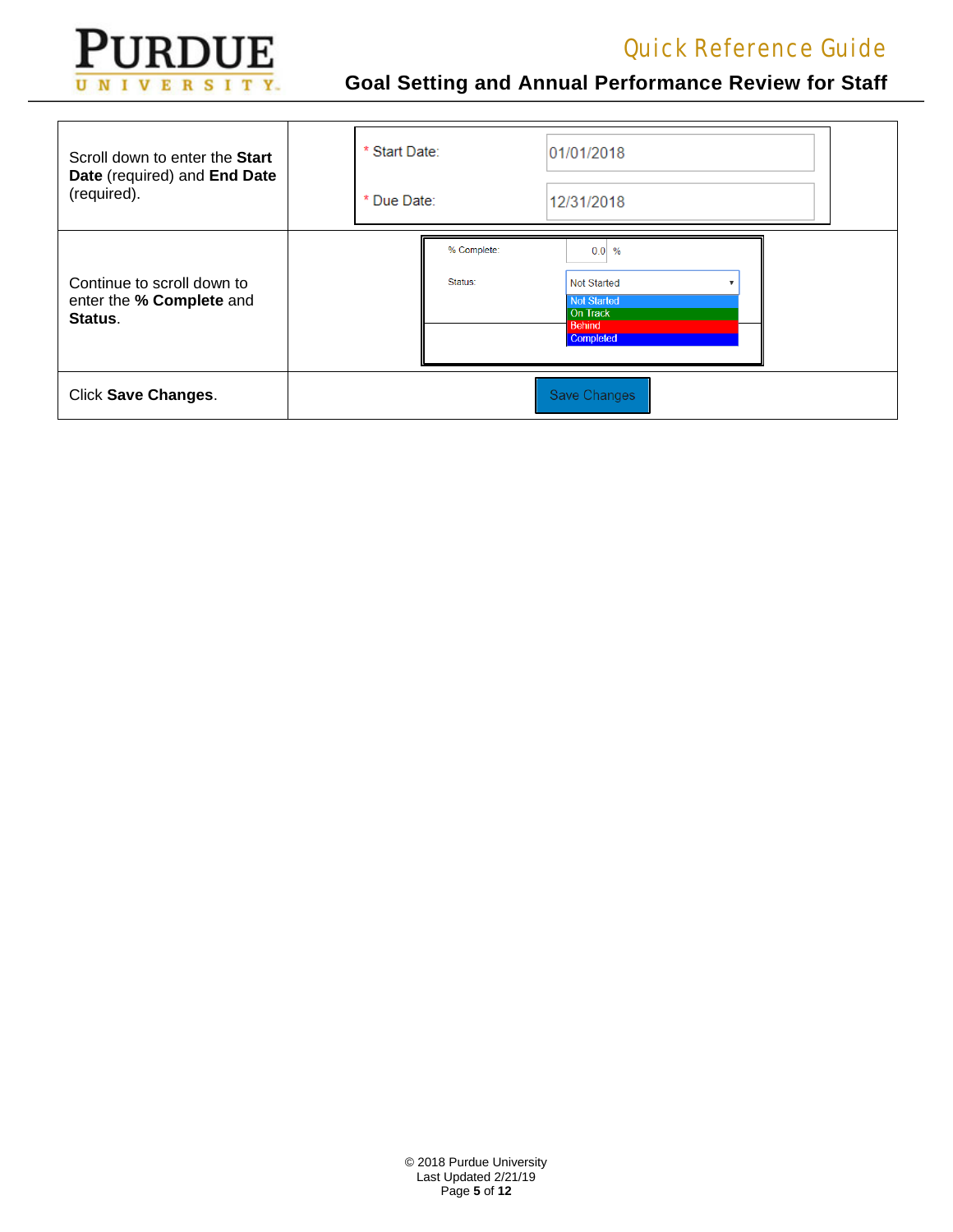

| <b>Add a Blank Goal</b>                                                                                                                                                                                                 |                                                                                                                                                                                                                                                                                                                                                  |
|-------------------------------------------------------------------------------------------------------------------------------------------------------------------------------------------------------------------------|--------------------------------------------------------------------------------------------------------------------------------------------------------------------------------------------------------------------------------------------------------------------------------------------------------------------------------------------------|
| Next, click Blank Goal.                                                                                                                                                                                                 | $\times$<br>$\Box$<br>Add Goal - Microsoft Edge<br>$\overline{\phantom{0}}$<br>https://performancemanager8.successfactors.com/tgmEdit?t=4&u=90023044&editComp=true&&_s.crb=eAlkzK2<br>Create a New Goal<br>Choose what type of goal to add.<br>+Blank Goal<br>Add a blank goal template<br>H Sample Goal<br>Select from sample goals and metrics |
| The upper portion of the new<br>goal contains the Goal Name,<br>a Description, and Metric; all<br>three of these fields appear<br>blank.<br>Enter a Goal Name (required)<br>and a Description and<br>Metric (optional). | Cancel<br>Add Goal<br>Edit your goal below.<br>Fields marked with * are required.<br>Visibility:<br>Privata<br>spell check legal scan<br>* Goal Name*<br>spell check legal scan.<br>Description:                                                                                                                                                 |
| Spell check and legal scan<br>are available.                                                                                                                                                                            | spell check legal scan.<br>Metric:                                                                                                                                                                                                                                                                                                               |
| Scroll down to enter the<br>percentage of Weight<br>(required) this goal carries<br>toward the total weight of<br>100% for all goals established<br>for the performance plan<br>year.                                   | * Weight:<br>20.0<br>$\frac{0}{0}$                                                                                                                                                                                                                                                                                                               |
| (Note: Weighting for all goals<br>must equal 100% at the time<br>of the annual performance<br>review.)                                                                                                                  |                                                                                                                                                                                                                                                                                                                                                  |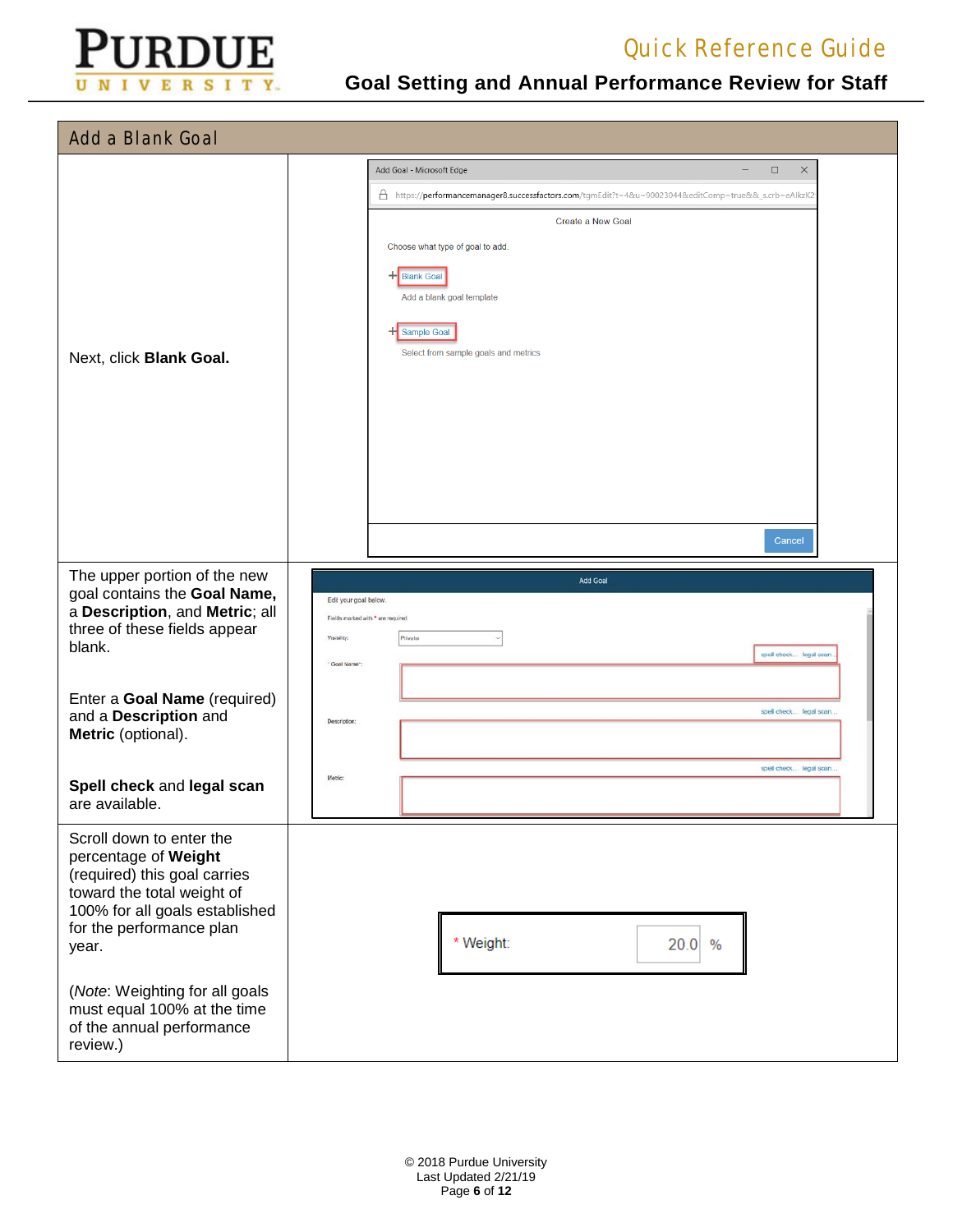

| Scroll down to enter the Start<br>Date (required) and End Date<br>(required).                                                                                      | Start Date:<br>* Due Date: |  |                                            | 01/01/2018<br>12/31/2018                                                                                   |  |
|--------------------------------------------------------------------------------------------------------------------------------------------------------------------|----------------------------|--|--------------------------------------------|------------------------------------------------------------------------------------------------------------|--|
| Scroll down to enter the %<br><b>Complete and Status.</b>                                                                                                          |                            |  | % Complete:<br>Status:                     | $0.0\%$<br><b>Not Started</b><br><b>Not Started</b><br><b>On Track</b><br>Behind<br>Completed              |  |
| Lastly, scroll down to select<br><b>University Initiatives</b><br>(optional).                                                                                      |                            |  | University Initiatives (optional):<br>L    | Affordability and Accessibility                                                                            |  |
| (Note: When a goal from the<br>sample library is added, the<br>University Initiatives do not<br>display, however, they can be<br>viewed when editing the<br>goal.) |                            |  | L<br>u<br><b>STEM Leadership</b><br>L<br>∟ | Departmental, College, or School Initiatives<br><b>Transformative Education</b><br>World-Changing Research |  |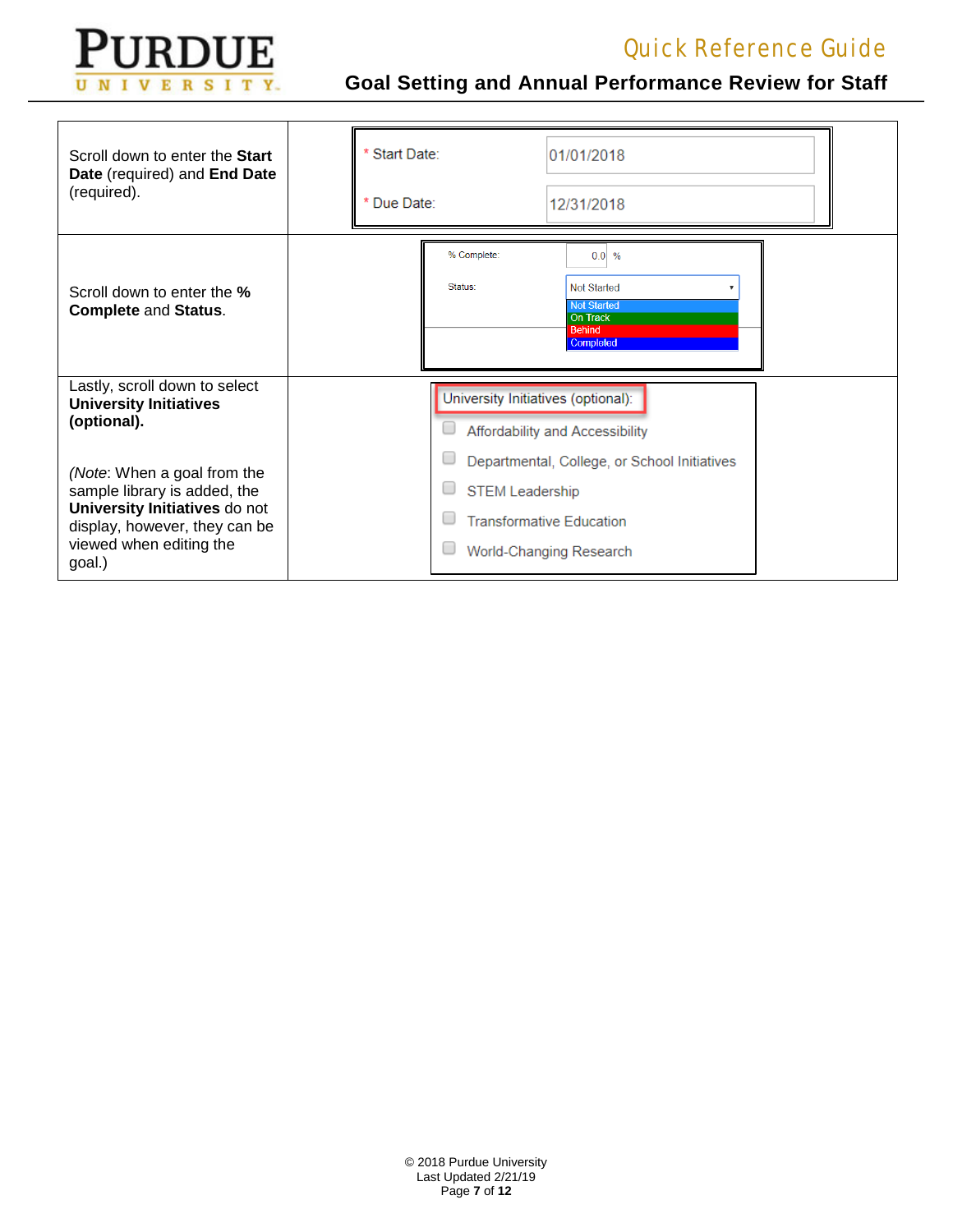

| <b>Edit a Goal</b>                                                                                                                                                                                                                                                          |                                                                                                                                                                                                                                                                                                                             |
|-----------------------------------------------------------------------------------------------------------------------------------------------------------------------------------------------------------------------------------------------------------------------------|-----------------------------------------------------------------------------------------------------------------------------------------------------------------------------------------------------------------------------------------------------------------------------------------------------------------------------|
|                                                                                                                                                                                                                                                                             | Home $\sim$<br>⋒                                                                                                                                                                                                                                                                                                            |
|                                                                                                                                                                                                                                                                             | Home                                                                                                                                                                                                                                                                                                                        |
|                                                                                                                                                                                                                                                                             | Goals                                                                                                                                                                                                                                                                                                                       |
|                                                                                                                                                                                                                                                                             | Performance & 360s                                                                                                                                                                                                                                                                                                          |
| Click on Home Menu at top<br>of screen and select Goals                                                                                                                                                                                                                     | Compensation                                                                                                                                                                                                                                                                                                                |
|                                                                                                                                                                                                                                                                             | Development                                                                                                                                                                                                                                                                                                                 |
|                                                                                                                                                                                                                                                                             | Careers                                                                                                                                                                                                                                                                                                                     |
|                                                                                                                                                                                                                                                                             | Company Info                                                                                                                                                                                                                                                                                                                |
|                                                                                                                                                                                                                                                                             | My Employee File                                                                                                                                                                                                                                                                                                            |
| The Goals dashboard<br>displays.                                                                                                                                                                                                                                            |                                                                                                                                                                                                                                                                                                                             |
| To track your progress or to<br>edit a goal there are two<br>options from the Goals<br>dashboard:<br>Option 1 - Click Edit next to<br>the name of the desired goal.<br>Option $2 - \text{Click}$<br>below<br>Actions and select Edit goal.<br>(Note: Indented (subordinate) | 1.1 Project<br>Completion<br>Private<br>% of __ projects completed within budget<br>01/01/2018 12/31/2018 0.0%<br>Not Started<br>720.0%<br>within<br>Edit goal<br>Budge <sup>l</sup> Edit<br>View goal detail<br>$\vee$ Comments<br>Delete goal<br>Move goal up<br>Comment<br>Move goal down<br>Indont goal<br>Dutdent goal |
| goal weights are applied to<br>the total goals weight of<br>100%.)                                                                                                                                                                                                          |                                                                                                                                                                                                                                                                                                                             |
| In this example, click Edit.                                                                                                                                                                                                                                                |                                                                                                                                                                                                                                                                                                                             |
| Scroll down to enter %<br>Complete and/or select a<br>Status.                                                                                                                                                                                                               | % Complete:<br>$0.0\frac{9}{6}$<br>Not Started<br>Status:                                                                                                                                                                                                                                                                   |
| (Note: Edits to Goal Name,<br>Description, and Metric can<br>also be made throughout the<br>performance plan year.)                                                                                                                                                         | <b>Not Started</b><br><b>On Track</b><br><b>Behind</b><br>Completed                                                                                                                                                                                                                                                         |
| Click Save Changes.                                                                                                                                                                                                                                                         | <b>Save Changes</b>                                                                                                                                                                                                                                                                                                         |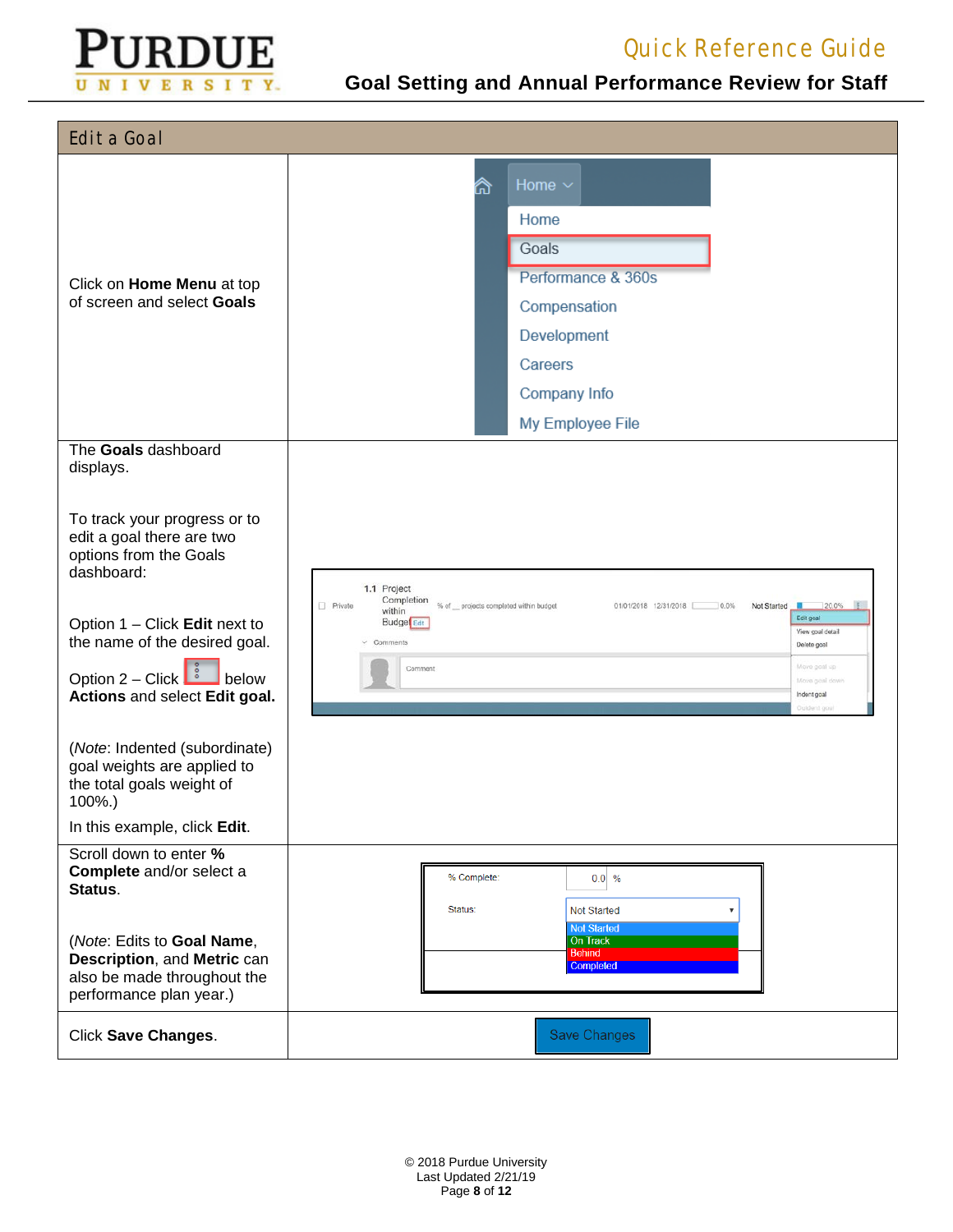

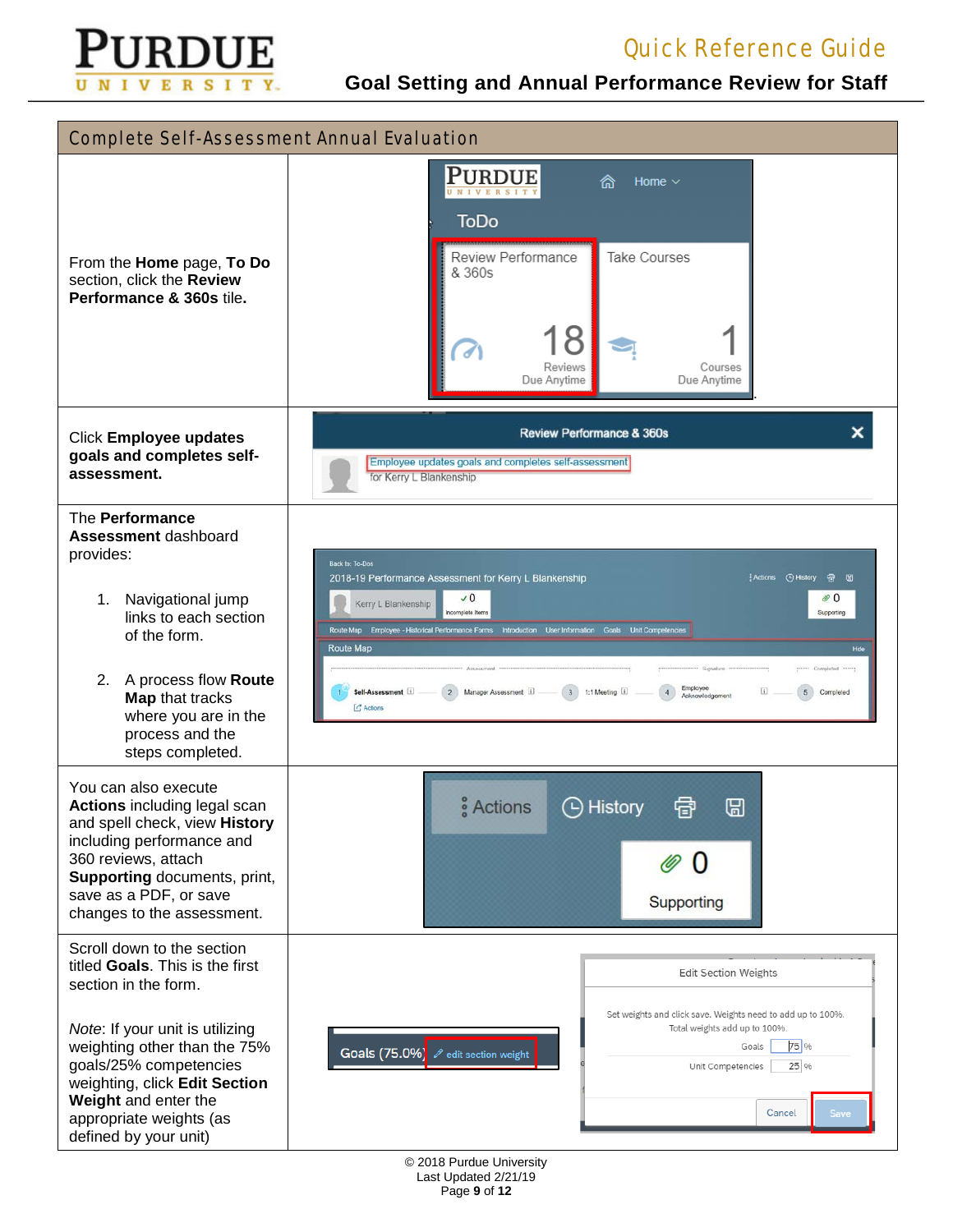

| All the goals maintained<br>throughout the performance<br>plan year are automatically<br>loaded into the self-<br>assessment form during the<br>Performance Review period.                                                                                                            | 5.0% of total sc<br>1.6 Project Completion within Budget / 盲<br>Completed<br>% of _projects completed within budget<br>Rating ®<br>Select a rating.<br>$\omega$<br><b>Employee Comments</b><br>T                                                                                                                                                                                                                                                                                                               |
|---------------------------------------------------------------------------------------------------------------------------------------------------------------------------------------------------------------------------------------------------------------------------------------|----------------------------------------------------------------------------------------------------------------------------------------------------------------------------------------------------------------------------------------------------------------------------------------------------------------------------------------------------------------------------------------------------------------------------------------------------------------------------------------------------------------|
| From here you can add a<br>Rating and Employee<br><b>Comments</b> for your<br>manager's review for each<br>goal.                                                                                                                                                                      | <b>Goal Details</b><br>Goal Name*<br>Project Completion within Budget<br>Description<br>Complete 100% of __ projects within budget for (time frame)<br>05/01/2018<br>Due Date<br>04/30/2019<br><b>Start Date</b><br>% Complete<br>0.0%<br><b>Status</b><br>Completed                                                                                                                                                                                                                                           |
| You can also enter Overall<br><b>Comments on Goal</b><br>Achievement. (optional)                                                                                                                                                                                                      | <b>Overall Comments on Goal Achievement</b><br><b>Employee Comments on Goal Achievement</b><br>B <i>I</i> リ 日田西西 ク @ Size >  Az 金                                                                                                                                                                                                                                                                                                                                                                              |
| Next, scroll down to complete<br>the Unit Competencies<br>section add click Add<br><b>Competency</b>                                                                                                                                                                                  | Unit Competencies (25%) r edit section weight<br>+ Add Cor<br>This section is for evaluating the individual's accomplishments in the area of Unit Competencies. Unit competencies should be applied consistently to all unit mentien<br>ky should have a comment before moving on to the next section                                                                                                                                                                                                          |
| Ensure a checkmark is<br>placed beside the<br>competencies utilized by your<br>unit. Add checkmarks, as<br>appropriate, and click Add to<br>save the unit competencies in<br>the form. Remove<br>competencies by selecting<br>the adjacent trash icon next<br>to the competency name. | Add Competencies<br>×<br>By Role<br>All<br>Purdue Competencies<br><b>Purdue Competencies</b><br>Select All<br>Communications<br>Continuous Improvement / Change Management<br>Culture and Values<br>Customer Service / Service Orientation<br>Decision Making / Problem Solving<br>√ Job Performance<br>√ Professional / Career Development<br>Supervision<br>$\Box$ Teamwork<br>Add<br>Cancel                                                                                                                 |
| You are encouraged to<br>document your<br>accomplishments for each<br>competency in the space<br>provided. Click Writing<br><b>Assistant for sample</b><br>wording.                                                                                                                   | Culture and Values 画<br>Supports a culture of professionalism through cost-effective, efficient, transparent, and impactful work. Demonstrates ability to maintain positive relationships that enrich the work environment.<br>Rating 2<br>Select a rating<br>$\checkmark$<br><b>Employee Comments</b><br><b>Writing Assistant</b><br><b>B</b> $I \perp \perp$ $\parallel$ $\equiv$ $\equiv$ $\equiv$ $\equiv$ $\parallel \vartheta \parallel \varphi$ Size $\parallel \vee \parallel$ Az $\hat{\mathfrak{m}}$ |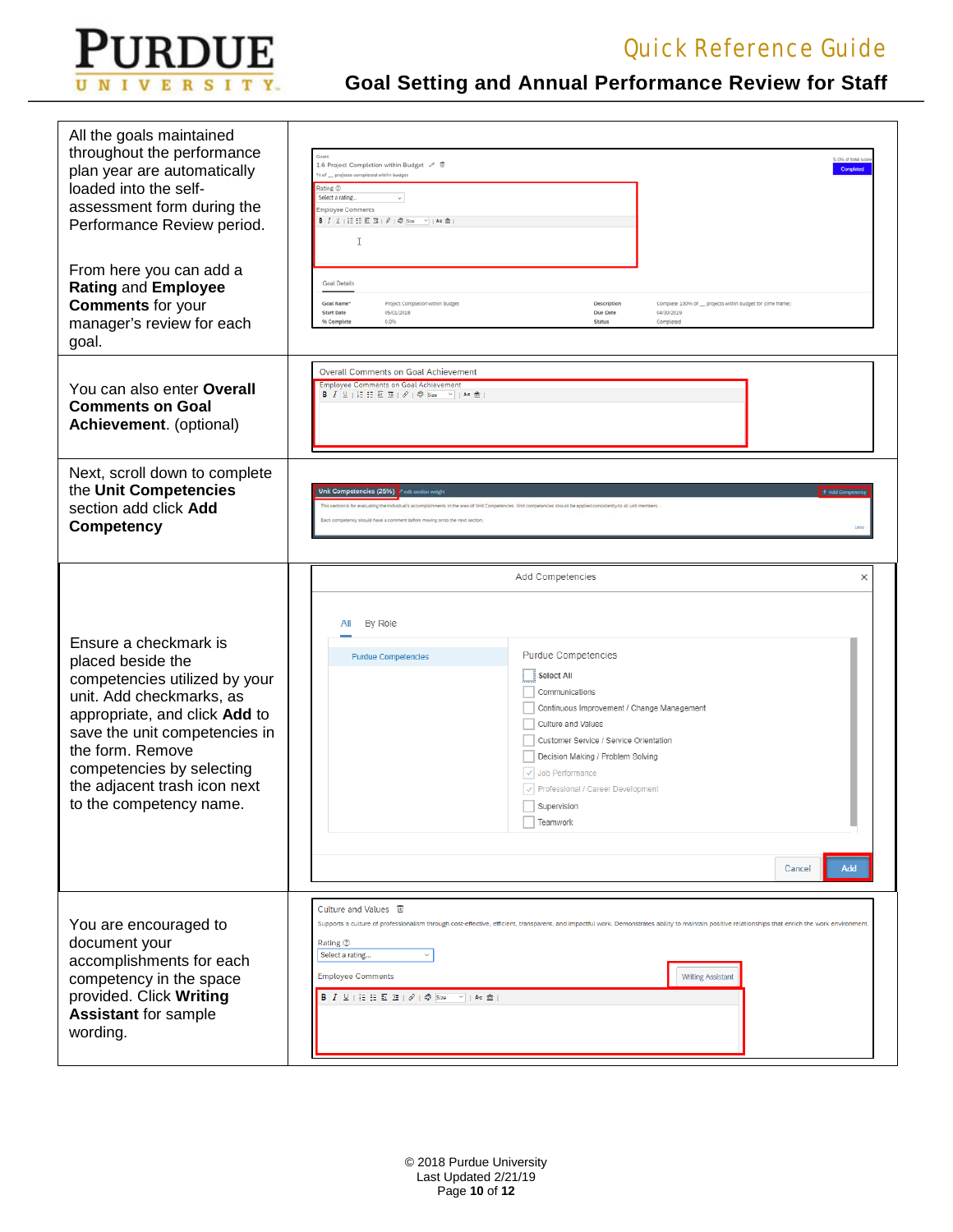

| Find a quote about Kerry's competency<br>×                                                                                                                                                                                                                                                                                                                                                                                                                                                   |  |  |  |  |
|----------------------------------------------------------------------------------------------------------------------------------------------------------------------------------------------------------------------------------------------------------------------------------------------------------------------------------------------------------------------------------------------------------------------------------------------------------------------------------------------|--|--|--|--|
| <b>Culture and Values</b><br>Supports a culture of professionalism through cost-effective, efficient, transparent, and impactful work. Demonstrates ability to<br>maintain positive relationships that enrich the work environment.<br>Select topics below                                                                                                                                                                                                                                   |  |  |  |  |
| <b>Exceeds Expectations</b><br><b>Meets Expectations</b><br><b>Does Not Meet Expectations</b><br>• All aspects of the goal were fully<br>All aspects of the goals were fully<br>Significant aspects of the goal were<br>$\blacksquare$<br>accomplished.<br>accomplished and the staff<br>not accomplished negatively<br>member's contributions surpassed<br>impacting stakeholders and or goal<br>established criteria.<br>attainment. Specific improvements<br>are required.                |  |  |  |  |
| <b>Describe Behavior</b><br>Give Advice                                                                                                                                                                                                                                                                                                                                                                                                                                                      |  |  |  |  |
| Select a Narrative:<br>Adjust the positivity:<br>$\circ \bullet \circ$<br>$\pm$<br>$\Box$ Kerry<br>$\left( \bullet \right)$<br>Preview Quote Below<br>I have executed cost effectiveness, efficiency and transparency standards as established by my supervisor.<br>Examples include linsert examples] I have established positive relationships with stakeholders. Examples                                                                                                                 |  |  |  |  |
| <b>Place Quote</b><br>Close                                                                                                                                                                                                                                                                                                                                                                                                                                                                  |  |  |  |  |
|                                                                                                                                                                                                                                                                                                                                                                                                                                                                                              |  |  |  |  |
| Overall Comments on Unit Competencies<br>Employee Comments on Unit<br>Culture and Values<br>Writing Assistant<br>Compotoncios                                                                                                                                                                                                                                                                                                                                                                |  |  |  |  |
| Save and Close<br>Submit to Manager for review<br>Cancel                                                                                                                                                                                                                                                                                                                                                                                                                                     |  |  |  |  |
| 2018-19 Performance Assessment for Kerry L Blankenship<br>Route Map<br>Caisplated<br>Employee<br>Acknowledgement<br>3 1.1 Mooting (i)<br>$\left( 2\right)$<br>Manager Assessment [i]<br>(4)<br>5 Comploted<br>Self-Assessment [1]<br>$\omega$<br>Submit to Manager for review @<br>You're about to send this form to the next person(s) specified in the worktlow<br>Forward Form to Cindy M Davis<br>Email Notification Comments<br>Cancel & Return to Form<br>Submit to Manager for review |  |  |  |  |
|                                                                                                                                                                                                                                                                                                                                                                                                                                                                                              |  |  |  |  |